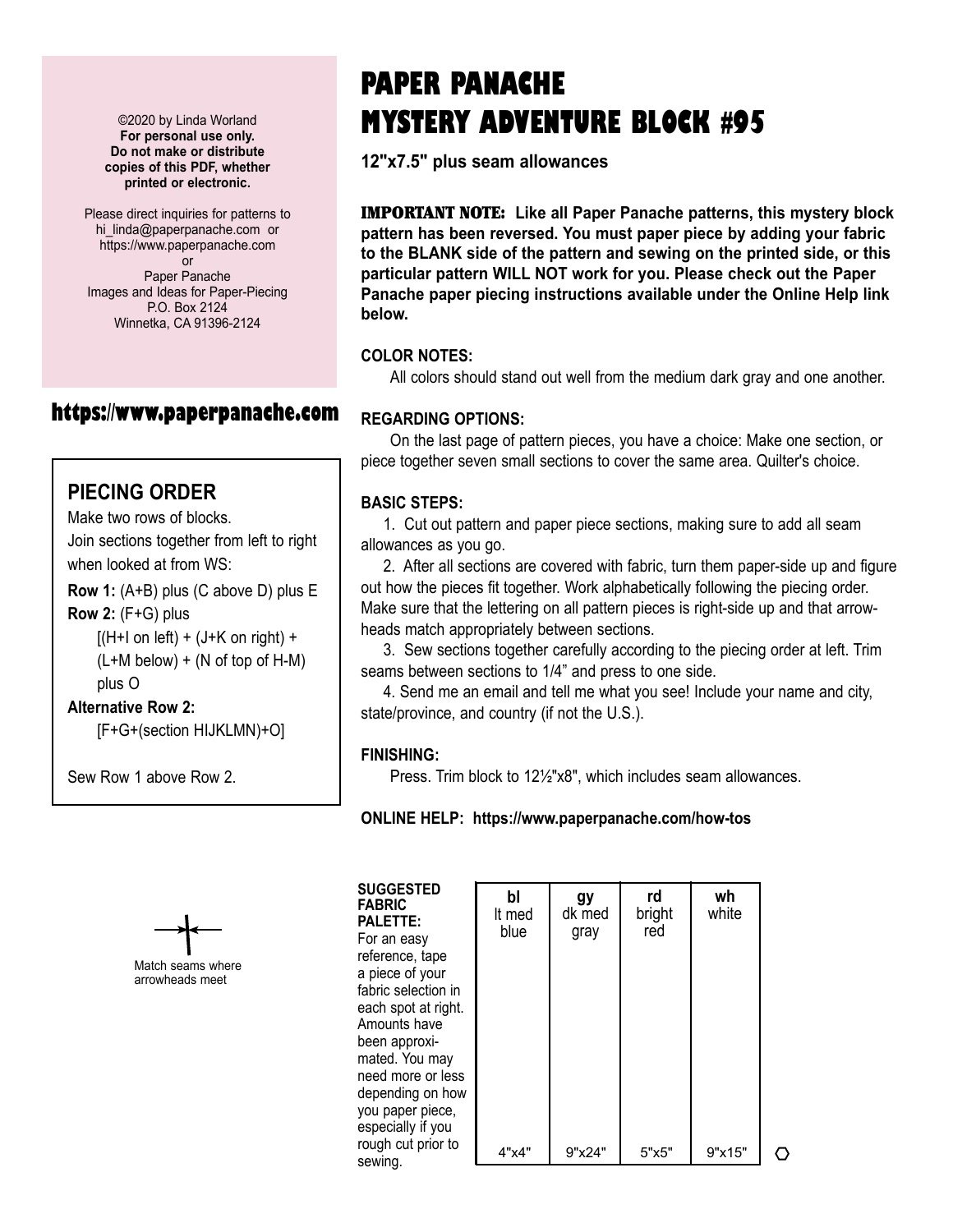

**For personal use only. Do not make or distribute copies of this PDF, whether printed or electronic.**